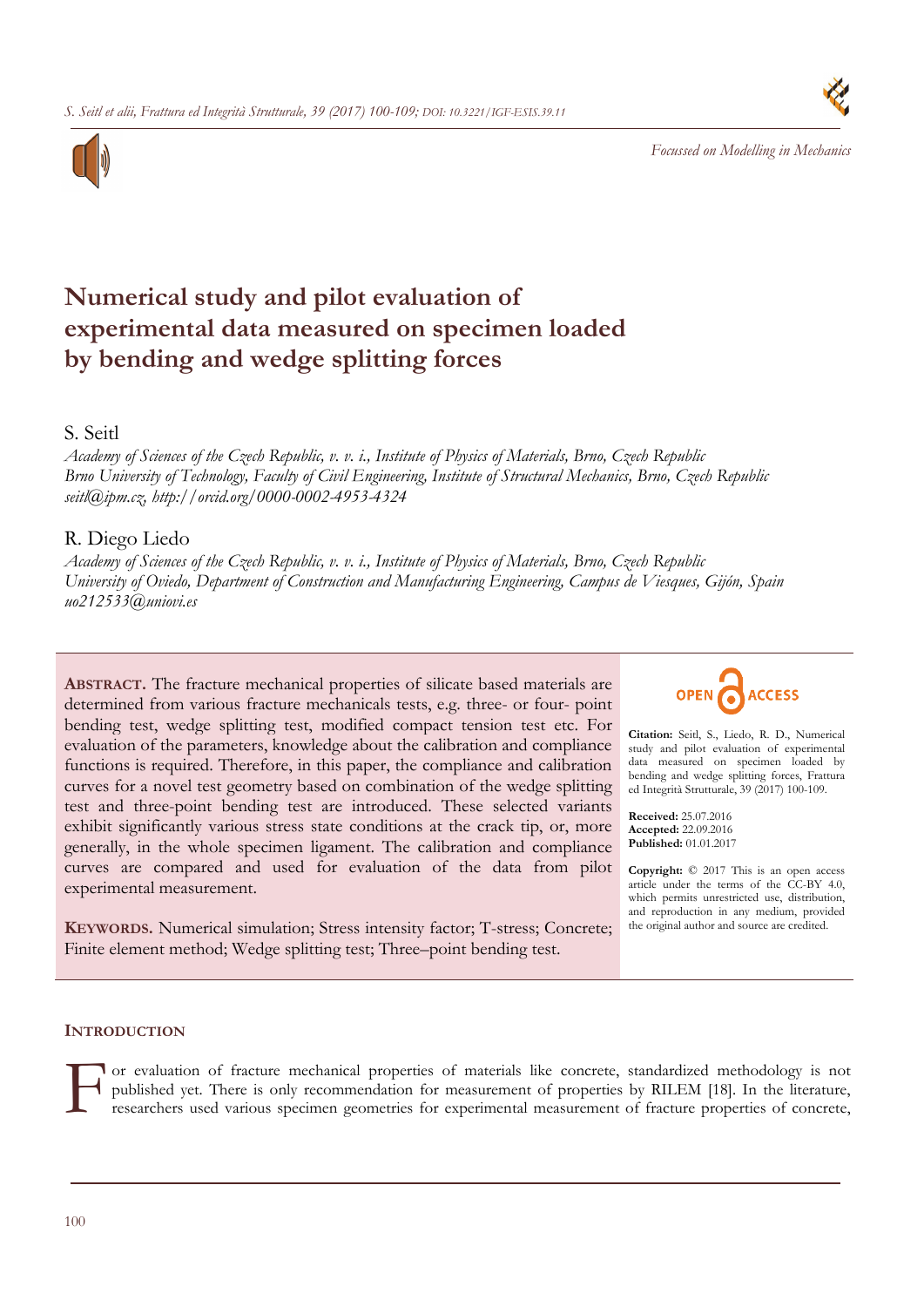

see e.g. wedge splitting test (WST) [4, 5, 7, 14, 15, 21, 23, 24, 31], three–point bend [10, 17], comparison between data from WST and three–point bend (3PB) tests are introduced in [12], modified compact tension (MCT) test [6] and another configurations can be found in handbooks e.g. [11, 27].

Note that from various geometry, the different values of fracture parameters can be obtained for the same material. Therefore the combined WST/3PBT geometry has been investigated, the variants are proposed in [29] Fig. 1 (Variant I represents the classical WST [7, 24] and is included in the study as a reference case), see in [29]. In all these cases the crack propagates from a notch provided on the top side of the specimen (in the groove for inserting of the WST loading fixtures. Finally, the variant IIIb differs from the variant III by the central notch provided also from the bottom surface.), provides a wide range of various stress distributions in the specimen ligament – from bending to tension – which is expected to result in the desired variety e.g. in the fracture process zone size and shape, fracture energy or fracture toughness, etc.

In the paper, the numerical support (calibration and compliance curves) for evaluation of the experimentally obtain data is shown/introduced. The pilot numerical study of the selected shape of specimens by using Williams expansion was introduced in [22, 25, 28, 30]. The values of stress intensity factor (SIF), *T*-stress and crack opening displacement (*COD*, see Fig. 2) at the load line for load  $P_{sp} = 1000 \text{ N} = 1 \text{ kN}$  are introduced. The changes of properties are compared and discussed. These changes could be obtained modifying the specimen length to width and the span to length ratios (and/or simultaneously the wedge angle). At the end of the contribution, examples of the evaluation of experimental data measured by using the studied combination [29] have been presented.



variant II variant IIIb



Figure 1: Considered variants for the combined bending/splitting configurations, taken from [29].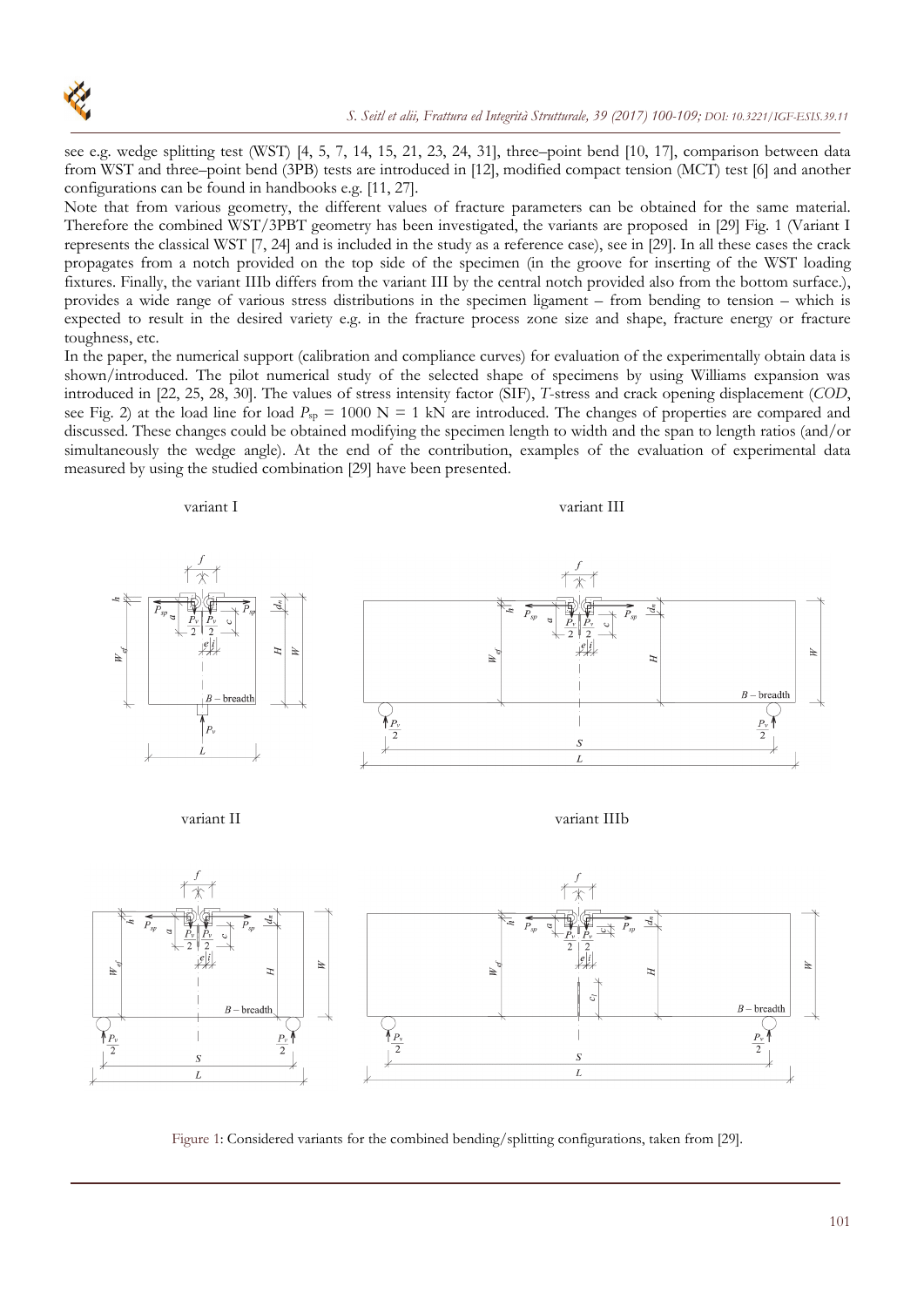### *S. Seitl et alii, Frattura ed Integrità Strutturale, 39 (2017) 100-109; DOI: 10.3221/IGF-ESIS.39.11*



Dimensions of specimens for all four geometry variants are summarized in Tab. 1 (dimensions common to all variants) and in Tab. 2, there are unique dimension of all studied variants (I, II, III and IIIb) with angles.

| Width              | <b>Breadth</b> | Height   | Load position | Groove depth |
|--------------------|----------------|----------|---------------|--------------|
| $W$ [mm]           | $B$ [mm]       | $H$ [mm] | $h$ [mm]      | $d_n$ [mm]   |
| 150                | 150            | 130      | 8             | 20           |
| Effective width    | Groove width   |          | Load position | Eccentricity |
| $W_{\rm eff}$ [mm] | $f$ [mm]       |          | $i$ [mm]      | $e$ [mm]     |
| 142                | 40             |          | 10            | 20           |

Table 1: Nominal variant dimensions and test geometry parameters, taken from [29].

| Geometry<br>variant | Wedge angle             | Length   | Span             | Depth of<br>top notch | Depth of<br>bottom<br>notch | Initial<br>crack<br>length | Relative<br>crack<br>length         |
|---------------------|-------------------------|----------|------------------|-----------------------|-----------------------------|----------------------------|-------------------------------------|
| Specimen<br>set     | $2a_{w}$ <sup>[°]</sup> | $L$ [mm] | $\int$ [mm]      | $\mathcal{C}$ [mm]    | $c_1$ [mm]                  | $a$ [mm]                   | $a = a/W_{\text{eff}}$<br>$[\cdot]$ |
| $I, a_1$            | 30                      | 150      | $\boldsymbol{0}$ | 13                    |                             | 25                         | 0.18                                |
| I, a <sub>2</sub>   | 30                      | 150      | $\boldsymbol{0}$ | $30\,$                | $\frac{1}{2}$               | 42                         | 0.30                                |
| II, $a_1$           | 15                      | 300      | 270              | 15                    |                             | 27                         | 0.19                                |
| $II, a_2$           | 15                      | 300      | 270              | 31                    | $\overline{\phantom{a}}$    | 43                         | 0.30                                |
| $II, a_3$           | 15                      | 300      | 270              | 54                    | $\frac{1}{2}$               | 66                         | 0.46                                |
| III, $a_1$          | 15, 30                  | 600      | 540              | 13                    | $\overline{\phantom{0}}$    | 25                         | 0.18                                |
| III, $a_2$          | 15, 30                  | 600      | 540              | 35                    |                             | 47                         | 0.33                                |
| III, $a_3$          | 15, 30                  | 600      | 540              | 54                    | $\overline{\phantom{a}}$    | 66                         | 0.46                                |
| IIIb, $a_1$         | 15, 30                  | 600      | 540              | $\, 8$                | 53                          | 53                         | 0.37                                |
| IIIb, $a_2$         | 15, 30                  | 600      | 540              | $\overline{9}$        | 81                          | 81                         | 0.57                                |

Table 2: Nominal variant dimensions and test geometry parameters, taken from [29].

## **THEORETICAL BACKGROUND**

ccording to the two-parameter fracture mechanics approach which uses *T*-stress as a constraint parameter [1, 11, 13, 24, 34], the stress field around the crack tip of a two-dimensional crack embedded in an isotropic linear elastic body subjected to normal mode I loading conditions is given by the following expressions [33]:  $\mathbf{A}^{\text{cc}}_{\text{bc}}$ 

$$
\sigma_{xx} = \frac{K_1}{\sqrt{2\pi r}} \cos\left(\frac{\theta}{2}\right) \left[1 - \sin\left(\frac{\theta}{2}\right) \sin\left(\frac{3\theta}{2}\right)\right] + T
$$
\n
$$
\sigma_{yy} = \frac{K_1}{\sqrt{2\pi r}} \cos\left(\frac{\theta}{2}\right) \left[1 + \sin\left(\frac{\theta}{2}\right) \sin\left(\frac{3\theta}{2}\right)\right]
$$
\n
$$
\tau_{xy} = \frac{K_1}{\sqrt{2\pi r}} \cos\left(\frac{\theta}{2}\right) \sin\left(\frac{\theta}{2}\right) \cos\left(\frac{3\theta}{2}\right)
$$
\n(1)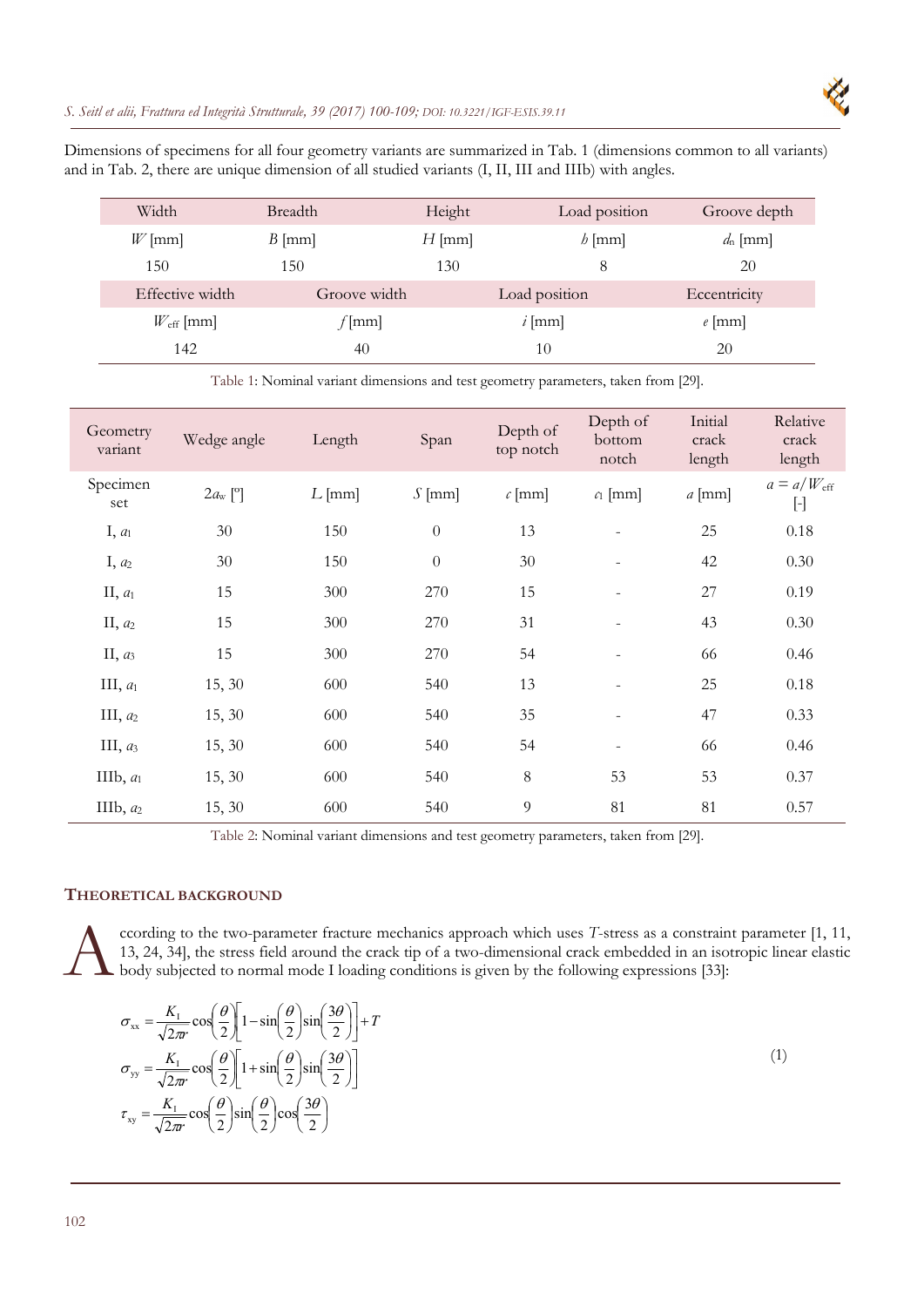

where *r* and  $\theta$  are the polar coordinates and *x* and *y* are the Cartesian coordinates, both with their origins at the crack tip. *K*I is the stress intensity factor for mode I and *T* is the *T-*stress. Thus, in two-parameter based fracture mechanics, the stress field is expressed by means of the two parameters, the stress intensity factor  $K_I$  and the *T*-stress (see e.g. [1, 11, 24]). The values of crack opening displacement at load line is measured in the axes of roller bearings through which the load of specimens is applied (see e.g. in [4, 14] and sketch of forces in Fig. 2). The applied load ratio between forces is following, [4, 14, 19, 24]:

$$
P_s = \frac{1}{2} P_v k \tag{2}
$$

where

$$
k = \frac{\left(1 - \mu_c \cdot \tan \alpha_w\right)}{\tan \alpha_w \left(1 + \mu_c \cdot \text{ctg}\alpha_w\right)},\tag{3}
$$

where  $a_w$  is the angle of the slope of the wedge and  $\mu_c$  refers to friction in the roller bearings.



Figure 2: Detail of boundary conditions, see the half of specimen and the load application ( $P_{sp}$  and  $P_v/2$ ) with crack opening displacement (*COD*), position at load line.

## **MODELING IN ANSYS**

he finite element software ANSYS [2] is used for numerical calculation of mentioned fracture parameters (*K*, *T*stress and *COD*). Plots of variants of the test geometry selected for the experimental study are shown in Fig. 1. Note that geometries are symmetric for all considered specimen shapes (including boundary conditions); The finite element software ANSYS [2] is used for numerical calculation of mentioned fracture parameters (*K*, *T*-<br>stress and *COD*). Plots of variants of the test geometry selected for the experimental study are shown in is  $5 \times 10^{-5}$  mm.

The specimen geometry IIIb could leads to crack closure, therefore the whole body of the specimen was modeled and the example of numerical model with applied boundary conditions is shown in Fig. 3. The crack length to depth ratio *a/W*eff varies from 0.1 to 0.9. The thickness *B* is taken as unity in the computations, conditions of plane strain was applied.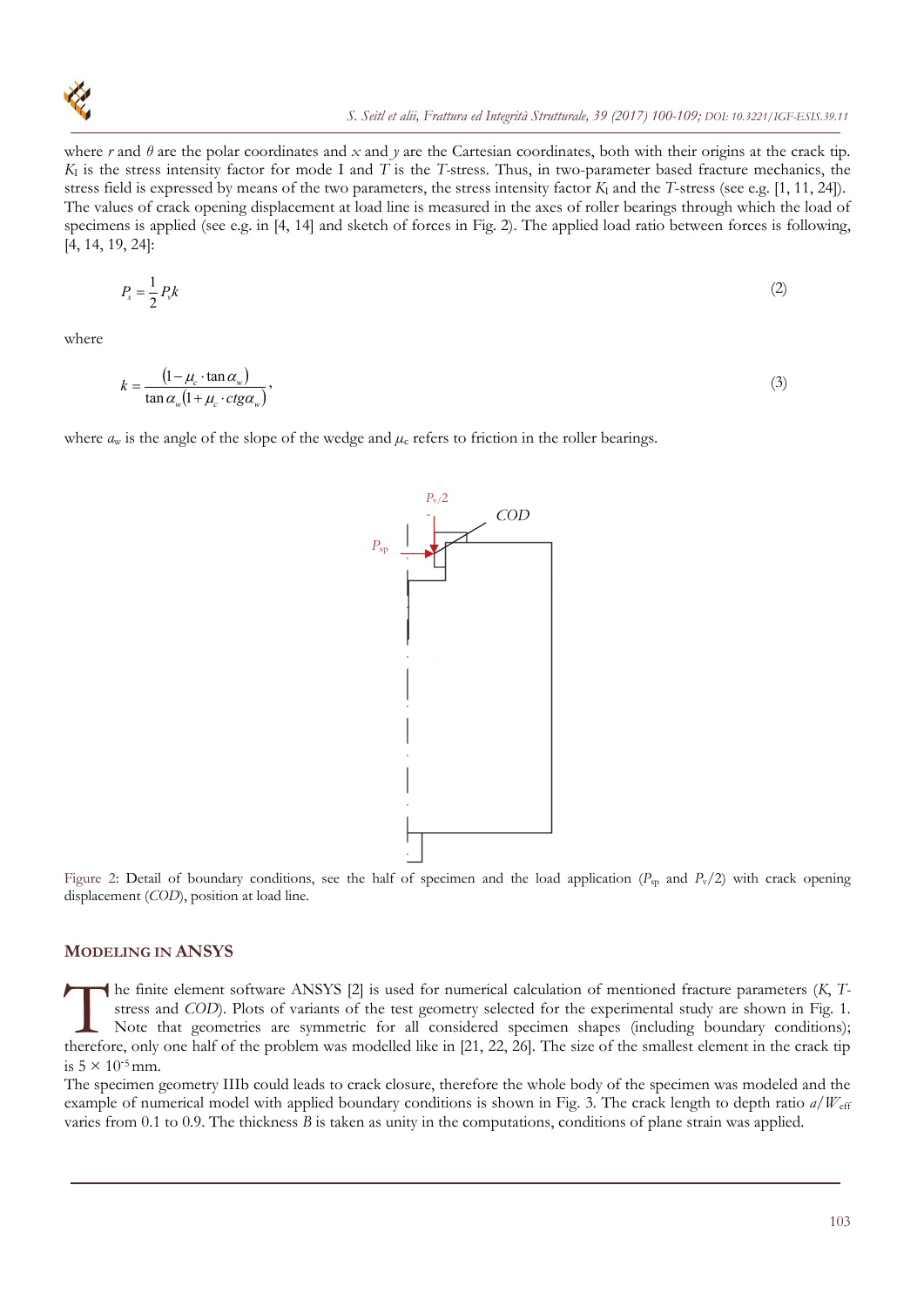



Figure 3: Example of numerical model, where boundary conditions are shown, with detail in the vicinity of the crack tip.

The material input data for the concrete used in the numerical simulations were as follows:  $E_c = 33\,000$  MPa and  $v_c = 0.2$ ; and for the steel:  $E_s = 210\,000$  MPa and  $\nu_s = 0.3$ . For good comparison of numerically obtain results for all cases, the load was applied as splitting force  $P_{\text{sp}} = 1000 \text{ N} = 1 \text{ kN}$ .

#### **NUMERICAL RESULTS**

The numerically calculated values of  $K_I$  and *T*-stress are given in Figs. 4 and 5, respectively. In the present paper, four cases of the specimens' shapes/arrangements on the calibration curves were investigated, see Fig. 1 (I, II, III and IIIb) for wedge angle: 15, 20 25, 30. The numerically calculated values of  $K_I$  and *T*-stress are given in Figs. 4 and 5, respectively. In the present paper, four cases of the specimens' shapes/arrangements on the calibration curves were investigated, see Fi

combination as II and III and IIIb. All four studied cases show similar trend of the SIF results, when the configuration is changed the SIF value for the same load decrease.

On the right side of Fig. 4, the IIIb configuration with various wedge angles 15º, 20º, 25º and 30º are shown. Up to *a/W*eff  $= 0.6$  the values have a smooth character, however for the  $a/W_{\text{eff}}$  reaches 0.6 till 0.9 the values change unpredictably, there is a dominant effect of the 3PB loading.



Figure 4: Stress intensity factor (*K*I) as a function of the relative crack length, *α/W*eff, for the combined bending/splitting variants defined in Fig. 1, loaded by  $P_{sp} = 1000$  N, on the left side for wedge angle =15° and on the right side for variant IIIb for various wedge angles.

On the left side of the Fig. 5, the values of the *T*-stress for the WST configuration are compared with combination of WST and 3PB as variants II, III and IIIb for angles 15<sup>o</sup>. As we suppose according to the reference [23] the function for WST vary from negative values for very short cracks to positive values for relative crack larger than 0.2. When the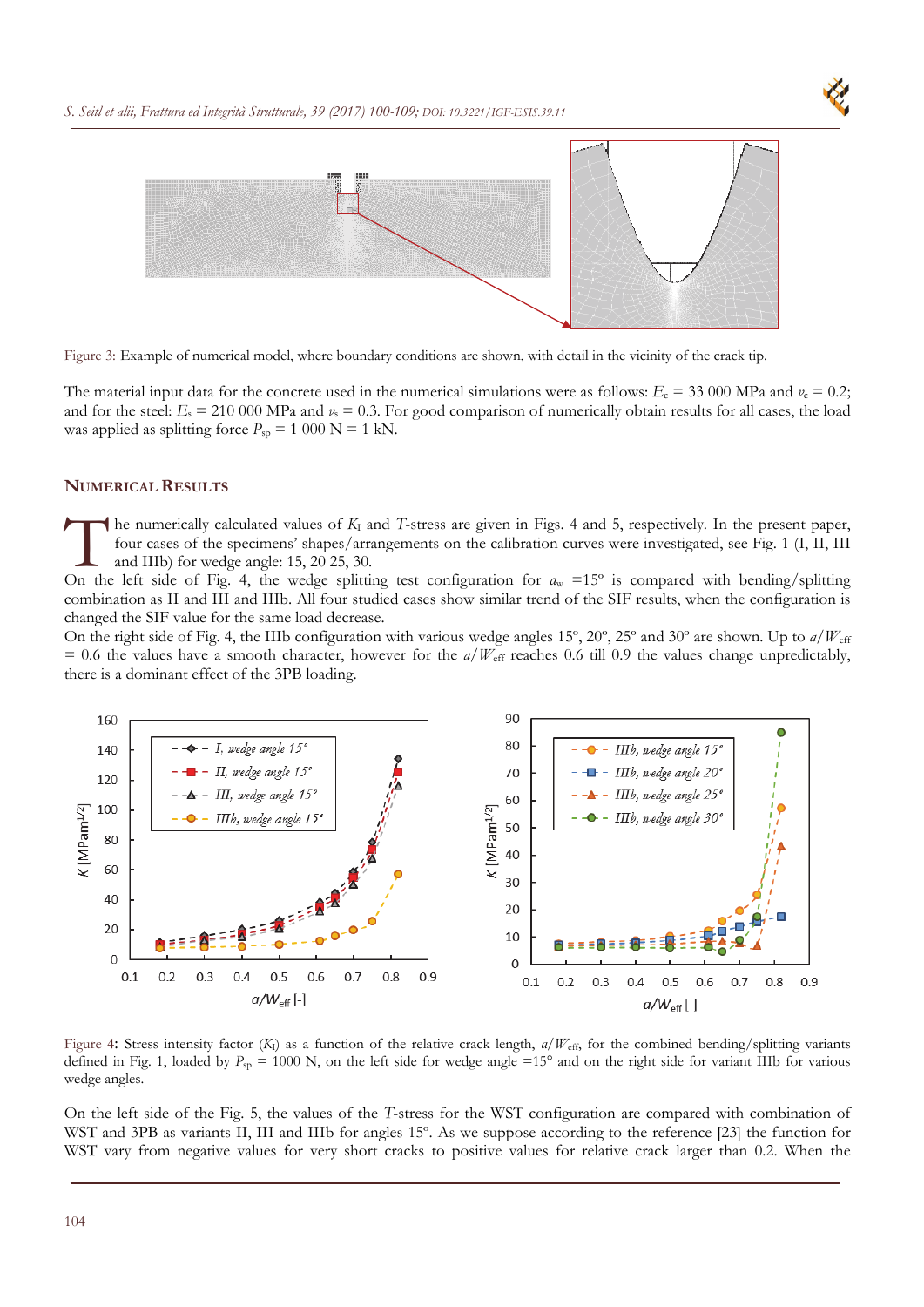

distance from the support is larger the values of the T-stress are always positive for II and III variants. For variants IIIb the values of T-stress are always negative. On the right side of the Fig. 5, the T-stress values for combinations of IIIb with various wedge angles 15º, 20º, 25º and 30º are shown.



Figure 5: *T*-stress as function of the relative crack length,  $\alpha$ , for the combined bending/splitting variants defined in Fig. 1, loaded by  $P_p = 1000$  N, on the left side for wedge angle =15° and on the right side for variant IIIb for various wedge angles.



III and IIIb), loaded by  $P_{sp} = 1000$  N, on the left side for wedge angle =15° and on the right side for variant IIIb for various wedge angle.

The displacement, *COD*, in the line of the load is shown in Fig. 6. On the left side of the Fig. 6, the values of WST are compared with variants II and III for wedge angle 15°, where the splitting loading is dominant. It can be seen that for longer specimens the value of *COD* decreases. On the right side of the Fig. 6, it can be seen the COD for configuration IIIb and various wedge angles 15°, 20°, 25°, 30° when the 3PB load is dominant and the crack start from bottom side.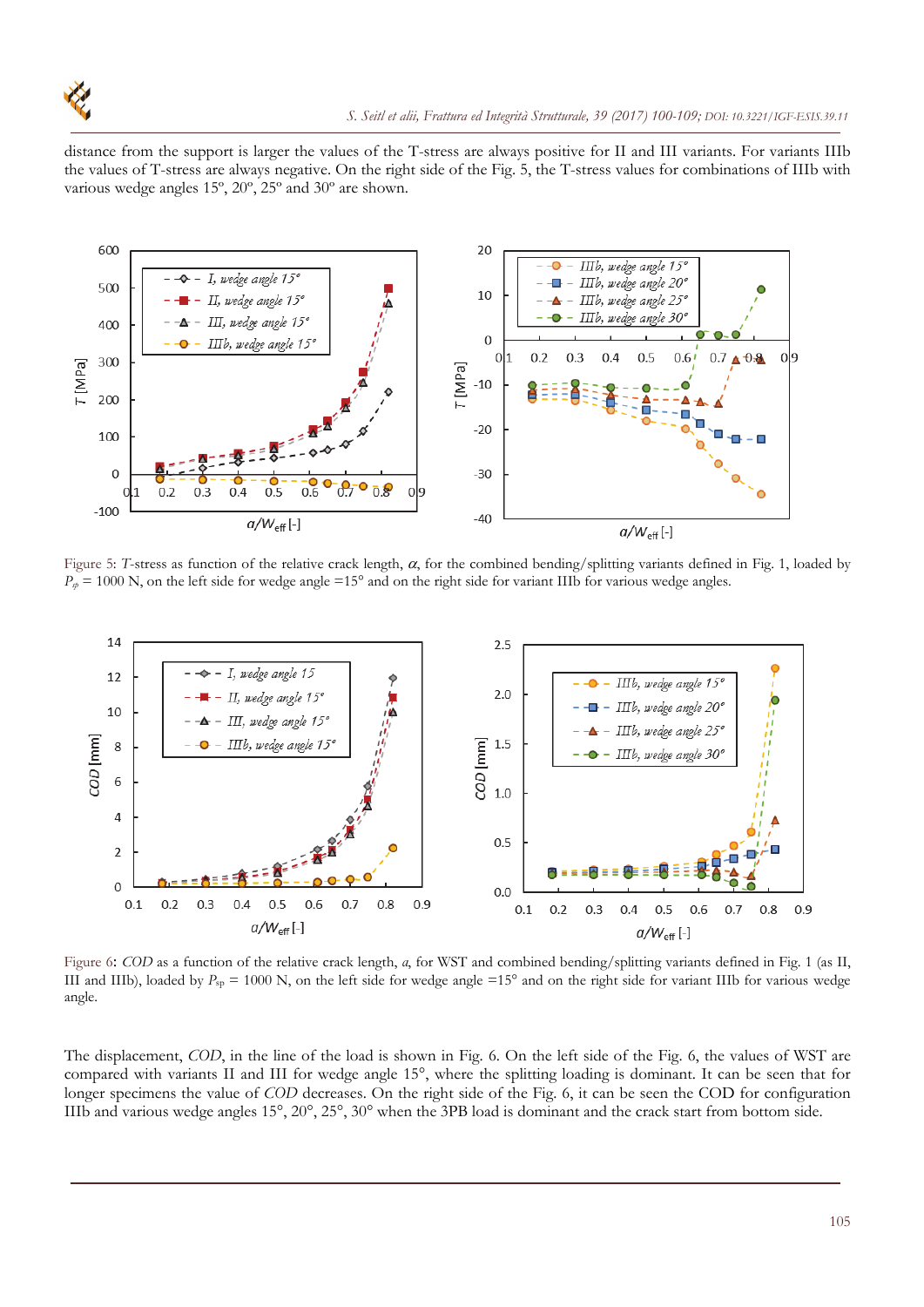## **EVALUATION OF EXPERIMENTAL DATA AND DISCUSSION**

t should be mentioned that quasi-brittle fracture of concrete is akin to elastic-plastic fracture of metals. The ASTM standard on fracture toughness *K*<sub>IC</sub> [3] has clearly specified the conditions to avoid elastic-plastic or in study case quasi-brittle fracture, i.e. crack 10 times of characteristic crack etc. The simple methodology presented in this It should be mentioned that quasi-brittle fracture of concrete is akin to elastic-plastic fracture of metals. The ASTM standard on fracture toughness  $K_{\text{IC}}$  [3] has clearly specified the conditions to avoid elastic-pla brittle diagram.

The material and experimental procedure are described in [29]. For evaluation of data in our paper, knowledge about selected input data are needed, therefore the relative initial notch length  $a/W_{\text{eff}}$  and the maximal value of splitting force *P*<sub>spmax</sub> are shown in Tab. 3. Note that for I variants the values of SIF were evaluated according to [14] for wedge angle 30° and for all others the new calibration curves were used, see Fig. 4.

Using the classical linear elastic fracture mechanics, the fracture toughness *K*<sub>IC</sub> can be worked out on the basis of the initial relative notch length. The following expressions are used:

$$
K_{IC} = \frac{P_{sp,\text{max}}}{BP_{sp,1000N}} \cdot K_{I,1000N} \tag{4}
$$

Using the results (calibration curves for 1000N) presented in Fig. 4, relation between the maximum splitting force Eq. (4) for relative notch length *a/W*<sub>eff</sub>, we obtain results of fracture toughness of concrete, the results are shown in Tab. 4. It can be seen, that the values of fracture toughness are within the interval 0.2÷1.4 MPam1/2, see in [1, 9]. The values of fracture toughness have decreasing tendency when the relative notch length grow, this is in accordance with the results in [34], where for this effect explanation the changes of T-stress values is used.

| Variant, wedge angle | $a/W_{\rm eff}$ [-] | $P_{\text{spmax}}$ [kN] |
|----------------------|---------------------|-------------------------|
| I, $30^\circ$        | 0.18                | 7.60                    |
| I, $30^\circ$        | 0.38                | 5.74                    |
| II, $15^\circ$       | 0.18                | 9.80                    |
| II, $15^\circ$       | 0.30                | 7.47                    |
| II, $15^\circ$       | 0.46                | 4.17                    |
| III, $15^\circ$      | 0.18                | 13.68                   |
| III, $15^\circ$      | 0.33                | 9.33                    |
| III, $15^\circ$      | 0.46                | 4.56                    |

Table 3: Variants of evaluated experiments and corresponding wedge angle, and the relative notch length with maximal value of splitting force (both values are mean values from 3 up to 6 measurements, see detail in [29].

| Variant, wedge angle | $a/W_{\rm eff}$ [-] | $K_{\text{IC}}$ [MPa m <sup>1/2</sup> ] |
|----------------------|---------------------|-----------------------------------------|
| $I, 30^{\circ}$      | 0.18                | 0.60                                    |
| I, $30^\circ$        | 0.38                | 0.62                                    |
| II, $15^\circ$       | 0.18                | 0.68                                    |
| II, $15^\circ$       | 0.30                | 0.68                                    |
| II, $15^\circ$       | 0.46                | 0.59                                    |
| III, 15°             | 0.18                | 0.67                                    |
| III, 15°             | 0.33                | 0.65                                    |
| III, $15^\circ$      | 0.46                | 0.47                                    |

Table 4: Variants of evaluated experiments and relative notch length with corresponding value of fracture toughness.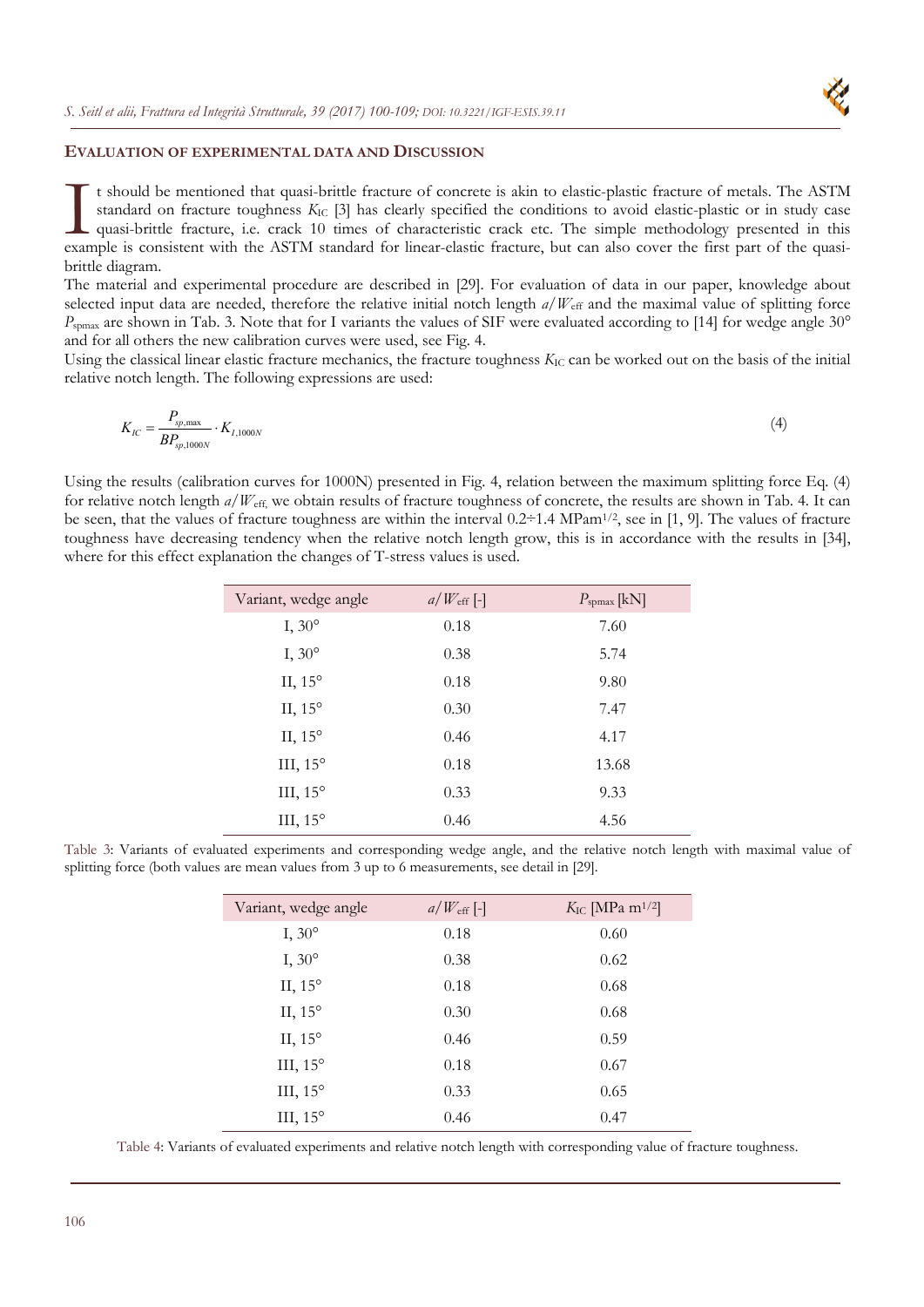

#### **CONCLUSIONS**

n this paper, the combinations of wedge splitting and three-point bending load applied on beam-shaped notched specimens are numerically analyzed. The numerically obtain data could be used for evaluation of experimentally obtain data as is shown in example. Based on the numerical results presented here, the following conclusions can be I ap<br>drawn:

- The values of the stress intensity factor  $(K<sub>I</sub>)$  have the same trend in the whole range of the relative crack length  $\alpha$ for specimen variants I, II and III, see Fig. 1.
- The values of the *T*-stress increase with the distance of the two supports on the bottom side of the specimen, varies from negative to positive values with increasing relative crack length (*a*/W<sub>eff</sub>), for specimen variants I, II and III.
- The values of COD increase in the whole range of the relative crack length (*a/W*eff*)* for all variants of the boundary conditions for specimen variants I, II and III.
- The variant IIIb has a crack from the bottom part of the specimens, the crack growth is influenced by combination of the wedge splitting force which in turn leads to crack closure during the load of specimen, see in Fig. 6.

The obtain calibration and compliance functions could be especially usefull for the published advanced model e.g. [8, 16, 20, 32].

#### **ACKNOWLEDGMENTS**

he authors acknowledge the support of Czech Sciences foundation project No. 15-07210S and Brno University of Technology Project No. FAST-S-16-3475. The research was conducted in the frame of IPMinfra supported through project No. LM2015069 of MEYS.  $\prod_{\text{th}}^{\text{he}}$ 

#### **REFERENCES**

- [1] Anderson, T.L., Fracture mechanics fundamentals and applications, CRC Press, (1991).
- [2] ANSYS: Příručka ANSYS Workbench 2012, Česká technika nakladatelství ČVUT, (2012).
- [3] ASTM E399-90. Standard test method for plane-strain fracture toughness testing of high strength metallic materials. Philadelphia: Amer Soc for Testing and Mater; (1990).
- [4] Brühwiller, E., Wittmann, F.H., The wedge splitting test, a new method of performing stable fracture mechanics test, Engineering fracture mechanics, 35 (1990) 117–125.
- [5] Cifuentes, H., Karihaloo, D.L. Determination of size-independent specific fracture energy of normal and highstrength self-compacting concrete from wedge splitting tests, Construction and Building Materials, 48 (2013) 548– 553. DOI: 10.1016/j.conbuildmat.2013.07.062.
- [6] Cifuentes, H., Lozano, M., Holusova, T., Medina, F., Seitl, S., Canteli, A., Applicability of a modified compact tension specimen for measuring the fracture energy of concrete, Anales de Mecánica de la Fractura, 32 (2015) 208– 213.
- [7] Guinea, G.V., Elices, M., Planas, J., Stress intensity factors for wedge–splitting geometry, Int J Fracture, 81 (1996) 113–124, DOI: 10.1007/BF00033177.
- [8] Havlíková, I., Majtánová, R.V., Šimonová, H., Láník, J., Keršner, Z., Evaluation of three-point bending fracture tests of concrete specimens with polypropylene fibres via double-K model, Key Engineering Materials, 592-593 (2014) 185–188, DOI: 10.4028/www.scientific.net/KEM.592-593.185.
- [9] Karihaloo, L.B., Fracture Mechanics and Structural Concrete, Longman, (1995).
- [10] Katzer, J., Domski, J., Optimization of fibre reinforcement for waste aggregate cement composite, Construction and Building Materials 38 (2013) 790–795. DOI: 10.1016/j.conbuildmat.2012.09.057.
- [11] Knésl, Z., Bednár, K., Two–parameter fracture mechanics: Calculation of parameters and their values, Institute of Physics of Materials Academy of Science of the Czech Republic, (1998).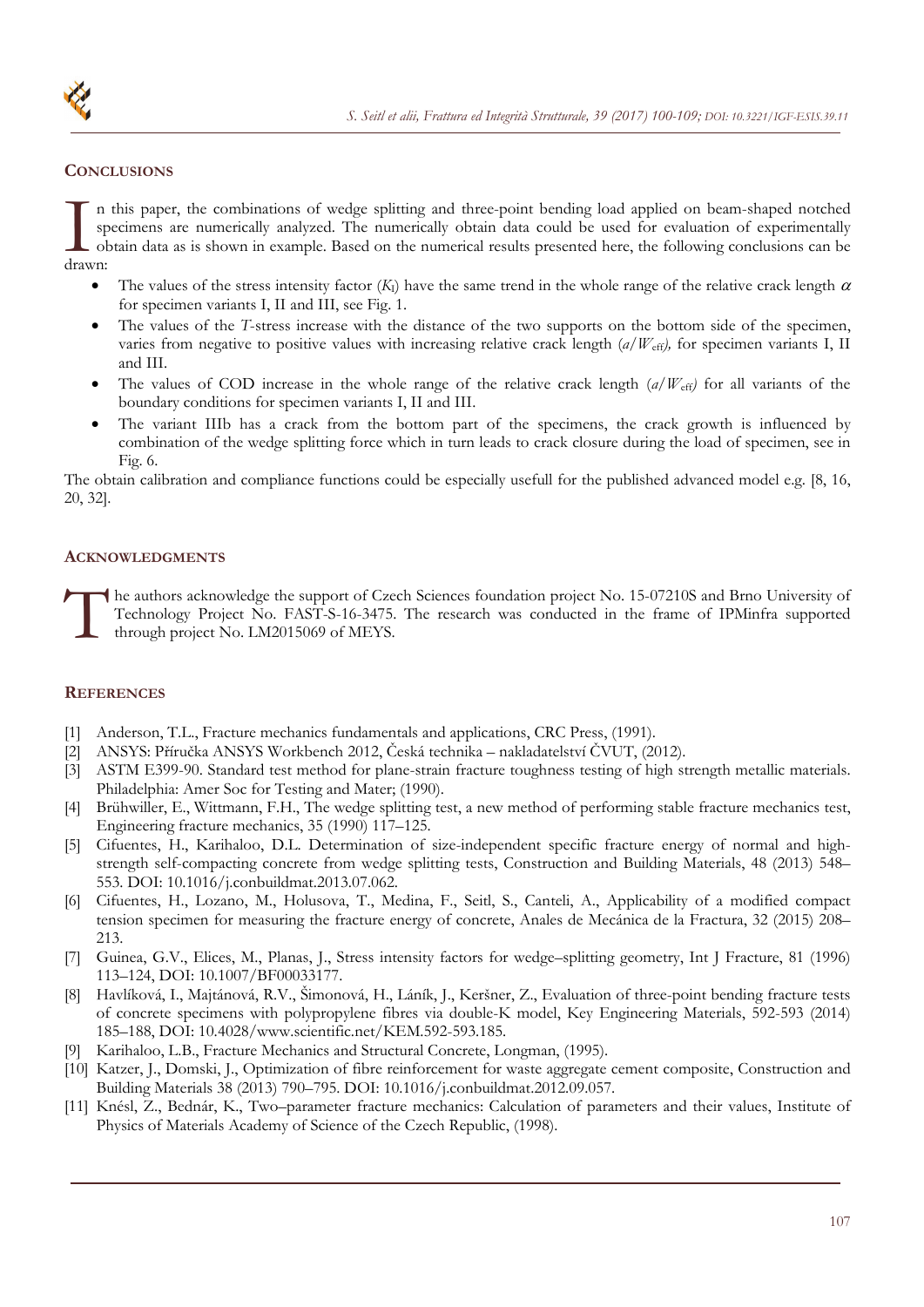

- [12] Korte, S., Boel, V., De Corte, W., De Schutter, G., Static and fatigue fracture mechanics properties of self– compacting concrete using three–point bending tests and wedge–splitting tests. Construction and Building Materials, 57 (2014) 1–8. DOI: 10.1016/j.conbuildmat.2014.01.090.
- [13] Leevers, P.S., Radon, J.C., Inherent stress biaxiality in various fracture specimen geometries, Int J Fracture, 19 (1983) 311–325. DOI: 10.1007/BF00012486.
- [14] Linsbauer, H.N., Tschegg, E.K., Fracture energy determination of concrete with cube shaped specimens, Zement und Beton, 31 (1986) 38–40.
- [15] Merta, I., Tschegg, E.K., Fracture energy of natural fibre reinforced concrete, Construction and Buildings Materials 40 (2013) 991–997. DOI: 10.1016/j.conbuildmat.2012.11.060.
- [16] Pazdera, L., Topolar, L., Simonova, H., Fojtu, P., Smutny, J., Havlikova, I., Kersner, Z., Rodriguezova, V., Determine parameters for double-K model at three-point bending by application of acoustic emission method, Applied Mechanics and Materials, 486 (2014) 151–156. DOI**:** 10.4028/www.scientific.net/AMM.486.151.
- [17] Planas, J., Elices, M., Guinea, G.V., Measurement of the fracture energy using three–point–bend tests: 2 Influence of bulk energy dissipation. Materials and Structures, 25 (1992) 305–312.
- [18] RILEM 106, Determination of the fracture energy of mortar and concrete by means of three-point bend tests on notched beams, (1985) 285–290.
- [19] RILEM REPORT 5 Fracture Mechanics, Test Methods for Concrete, (1991).
- [20] Ruiz, G., Ortega, J.J., Yu, R.C., Xu, S., Wu, Y., Loading rate effect on the double –K fracture parameters of concrete, 9th International Conference on Fracture Mechanics of Concrete and Concrete Structures, (2016) 1–10. DOI: 10.21012/FC9.038
- [21] Seitl, S., Bermejo, C., Sobek, J., Veselý, V., Two parametr description of crack tip stress fields for wedge splitting test specimen: Influence of wedge angle, Advanced Materials Research, 969 (2014) 345–350. DOI: 10.4028/www.scientific.net/AMR.969.345.
- [22] Seitl, S., Korte, S., De Corte, W., Boel, V., Sobek, J., Veselý, V., Selecting a suitable specimen shape with low constraint for determination of fracture parameters of cementitious composites, Key Engineering Materials, 577–578 (2014) 481–484. DOI: 10.4028/www.scientific.net/KEM.577-578.481.
- [23] Seitl, S., Nieto García, B., Merta, I., Wedge splitting test method: Quantification of influence of glued marble plates by two-parameter fracture mechanics, Frattura ed Integrità Strutturale, 30 (2014) 174-181. DOI: 10.3221/IGF-ESIS.30.23.
- [24] Seitl, S., Veselý, V., Routil, L., Two–parameter fracture mechanical analysis of a near-crack-tip stress field in wedge splitting test specimens, Computers & Structures, 89 (2011) 1852–1858.
- [25] Sobek, J., Veselý, V., Seitl, S., Combination of wedge splitting and bending fracture test- Crack tip stress field and nonlinear zone extent analysis, Advanced Materials Research, 969 (2014) 67–72. DOI: 10.4028/www.scientific.net/AMR.969.67.
- [26] Sobek, J., Veselý, V., Shape and compliance functions of splitting/bending test specimens for determination fracture parameters of quasi-brittle materials, 33rd Spanish Conference on Fracture and Structural Integrity – 33er Encuentro del Grupo Español de Fractura GEF in: M.R. Elizalde González, A. Martín Meizoso, J.M. Martínez Esnaola, I. Ocaña Arizcorreta (Eds.) (Anales de Mécanica de la Fractura volumen 33), Donostia‐San Sebastián, Spain, (2016).
- [27] Tada, H., Paris, P.C., Irwin, G.R., The stress analysis of crack handbook, third ed., The American Society of Mechanical Engineers Three Park Avenue, New York, (2000).
- [28] Veselý, V., Frantík, P., Sobek, J., Malíková, L., Seitl, S., Multi-parameter crack tip stress state description for evaluation of nonlinear zone width in silicate composite specimens in component splitting/bending test geometry, Fatigue and Fracture of Engineering Materials and Structures, 38(2) (2015) 200–214. DOI**:** 10.1111/ffe.12170.
- [29] Veselý, V., Merta, I., Šimonová, H., Schneemayer, A., Seitl, S., Keršner, Z., Component wedge-splitting/bending test of notched specimens with various crack-tip constraint conditions: Experiments and simulations, 9th International Conference on Fracture Mechanics of Concrete Structures FraMCoS-9, (2016) 1–12. DOI: 10.21012/FC9.086.
- [30] Veselý, V., Sobek, J., Frantík, P., Štafa, M., Šestáková, L., Seitl, S. Estimation of the zone of failure extent in quasibrittle specimens with different crack-tip constraint conditions from stress field, Key Engineering Materials, 592-593 (2014) 262–265. DOI: 10.4028/www.scientific.net/KEM.592-593.262.
- [31] Veselý, V., Sobek, J., Šestáková, L., Frantík, P., Seitl, S., Multi-parameter crack tip stress description for estimation of fracture proces zone extent in silicate composite WST specimens, Frattura ed Integrita Strutturale, 7(25) (2013) 69– 78. DOI: 10.3221/IGF-ESIS.25.11.
- [32] Wang, Y., Hu, X., Liang, L., Zhu, W., Determination of tensile strength and fracture toughness of concrete using notched 3-p-b specimens, Engineering Fracture Mechanics 160 (2016) 67–77.